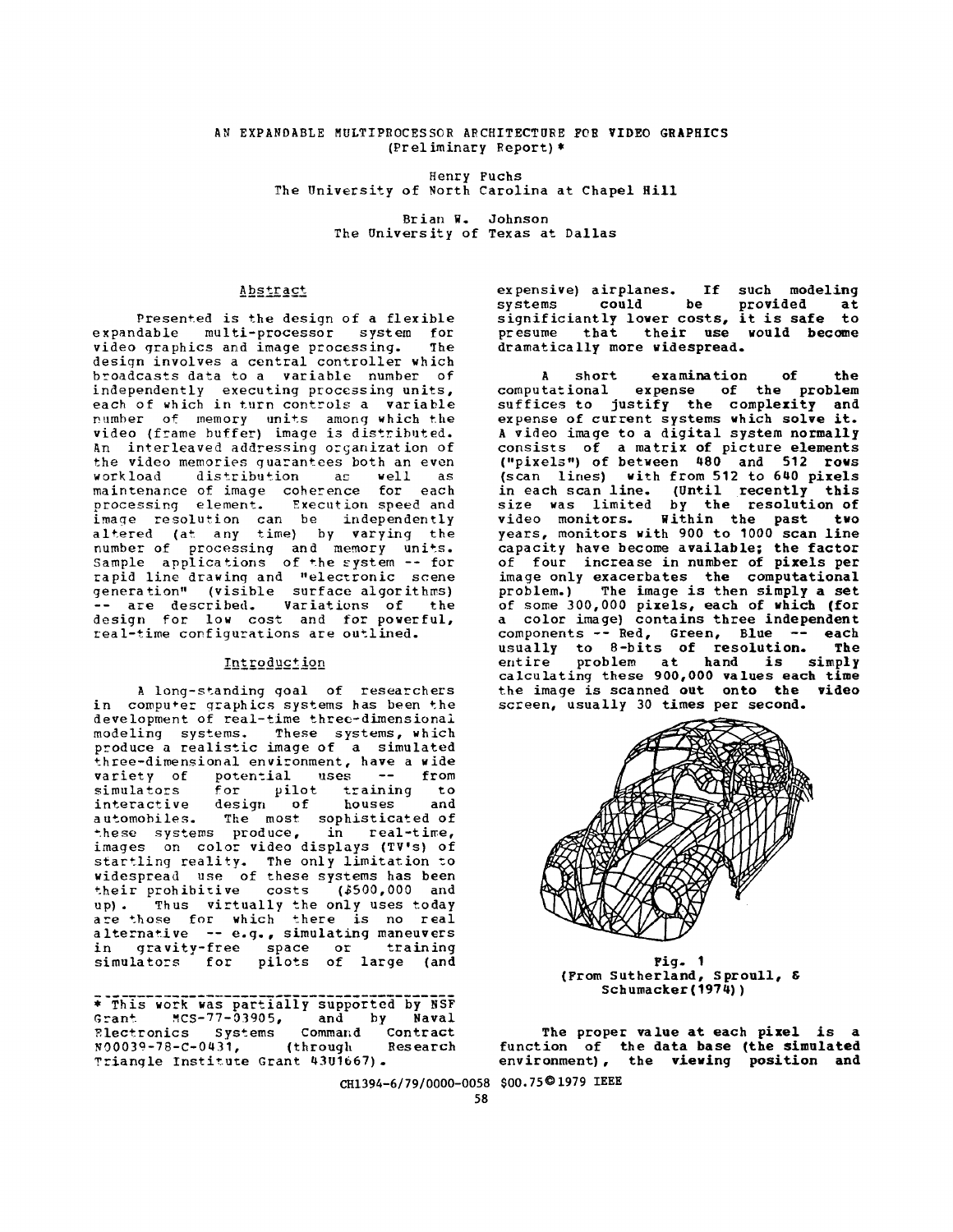orientation of the simulated viewer, and the location(s) of the light source(s) in<br>the simulated environment. The the simulated environment. environment is most often described as a set of objects in the environment (~uclidian three-space) coordinate system. Each object is usually described by a set of planar tiles ("polygons") which form<br>its various surfaces. (Fig. 1, from its various surfaces. Sutherland, Sproull, and Schumacker (1974), shows the boundaries of a set of polygons defining the surface of a 3-D object.) (Other methods of object description are sometimes used -- e.g., as collections of geometric solids (MAGI(1968)) or curved surfaces (Catmull (1075) , Blinn and ~ewell(1976)) . Since \*he particular object definition method does not<br>significantly affect the system significantly affect the architecture, we shall assume hereon that ~he common planar-polygon descriptions are used.) In order to compute the Red, Green, and Blue values for a particular pixel, the system has to determine:

- a) which, if any, polygons map onto this pixel's area,
- b) which one from this set is closest ~o the viewer (and thus is the one visible obscuring all the other polygons) , and
- c) the details about the precise part of this closest polygon which maps onto the pixel -- its assigned color, i~s angle and distance from the ligh<sup>+</sup> source(s), and its angle and distance to the viewer.

When programmed on a conventional qeneral purpose computer, computing such a simulated image may well take several minutes, and easily longer; so developing a system to do it in 1/30 second is a nontrivial task. (The bibliography lists references to algorithms and systems which influenced the design presented in this pa per. )

To understand our solution, let us first examine the overall sequence of steps which need to be performed in order to produce a visible surface image on a video display.

- a) The original polygons (in object coordinate space) are transformed into the position as seen from the simulated viewing position. (This is a sequence of rotations and translations.)
- b) The parts of the environment data base which are not in the field of view are discarded from further consideration by clipping all polygons against the boundaries of the field of view.
- c) Perspective transformation is foreshorten the appropriate environmental parts as a function of distance.

It is at this point that a visible surface algorithm is invoked.

Since steps a), b), c) can be achieved in real-time by current affordable <u>line drawing</u> systems (e.g., Evans and Sutherland(1976), Vector General(1978)) , we will concentrate our attention on the actual visible surface computations. (Of course, these linedrawing systems are affordable partially because they do not have to perform the laborious visibility computations for some 300,000 pixels :) Most current real-time video systems (Evans and Sutherland(1977) Shohat and Florence(1977)) use a pipeline architecture to achieve the necessary high throughput rates. (See fig. 2 from Shohat and Florence(1977).) Each module in the pipeline is typically a highly specialized processing unit. Thus, these designs do no% easily lend themselves to substantial upgrading (to achieve higher capacity) or downgrading (+o achieve lower cost).

Our own design capitalizes on the newly plentiful resource of inexpensive I.Sl circuitry. It allows a significant but bounded increase in-both memory and processing requirements in return for architectural flexibility. Specifically, our solution is tailored -- although not restricted -- to what may be the simplest visible surface algorithm, the so-called "Z buffer" algorithm, one so simple that it seems never to have appeared in print in its own right. Sutherland, Sproull,



Courtesy of Link-Fingers

 $\alpha$ 

Fig. 2 (From Shohat & Florence(1977))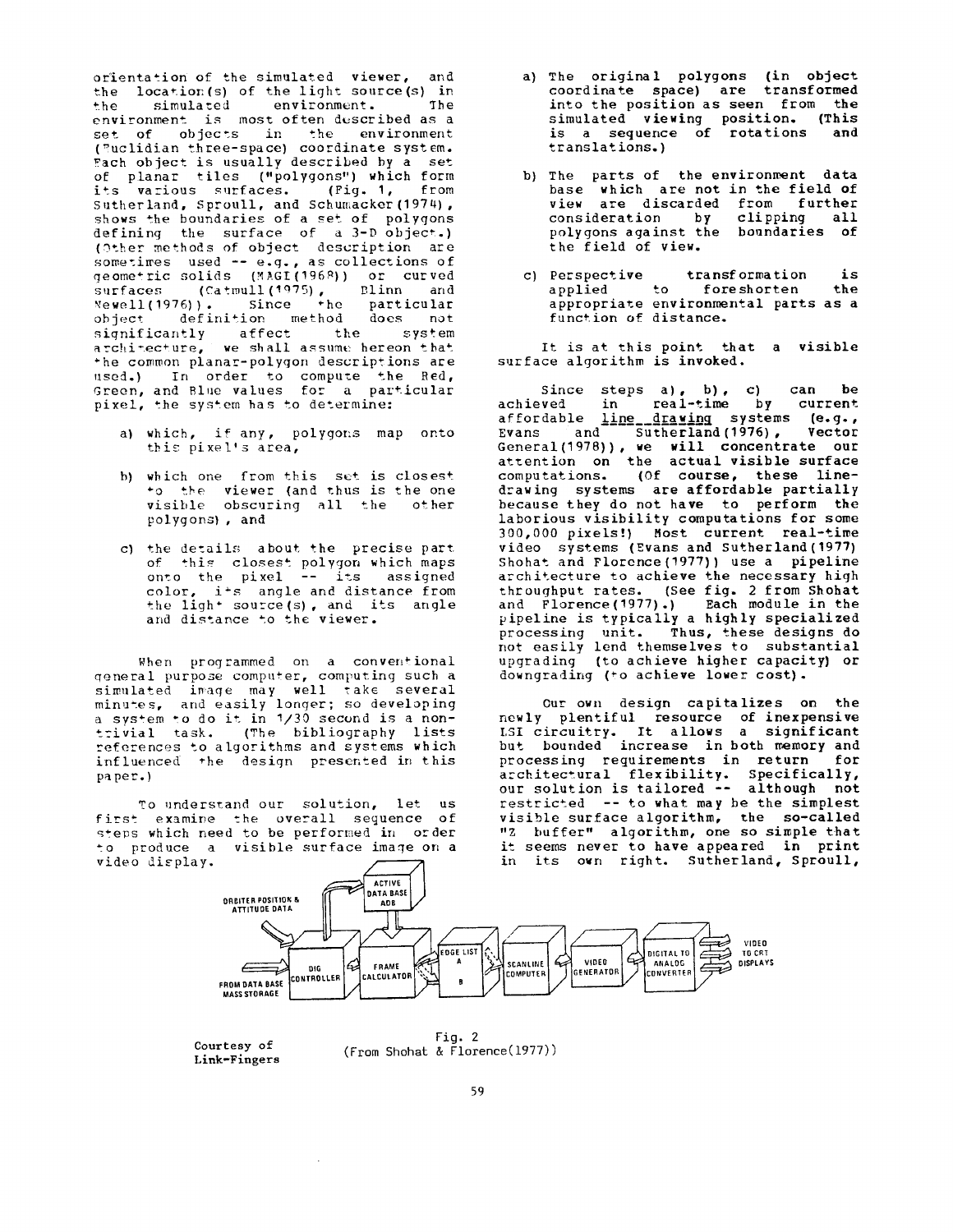and Schumacker(1974) mention it in passing  $(p.51)$ , saying "that if a large memory is available ... This method results in a computing cost which depends only on ~he depth number (Dc) and not otherwise on the environment complexity." (Dc is the number of front-facing polygons "pierced, on the average, by an arbitrary ray from the viewpoint.") Catmull (Ig75) used the method as part of a more sophisticated algorithm for visible display of curved surfaces. The basic algorithm utilizes two large buffers each containing an entry for each pixel on the screen, an "image" buffer which contains the (RGB) intensities at each pixel, and a "Z" buffer which con+ains at each pixel the distance of the closest object encountered there so far (fig. 3).

value is compared with the entry in the Z buffer for this pixel. If this new **value**  is smaller than the current entry then this new polygon is closer to the viewer at this pixel than the closest previously encountered polygon and so this new polygon would now be visible at this pixel. Thus in this case the new Z value is put into the Z buffer and this new polygon's (RGB) intensity value is computed and inserted into the **image**  buffer. If, on the other hand, the new Z value is greater than the value currently in the Z buffer at this pixel, then this polygon is farther than the closest polygon, and processing is terminated **for**  this pixel for this polygon without any changes to the buffers. Processing continues with the next pixel into which the current polygon "falls."



Fig. 5

This simple algorithm is seldom used, principally for two **reasons: I) few**  current systems have *sufficient* memory **for**  two such large buffers, and 2} every pixel of every polygon needs to be *computed.* To understand the potential severity of this

The polygons are processed sequentially, in any order. Each polygon's processing starts with determining the pixels upon which the polygon "falls" in the image. For each such pixel the distance of the polygon from the simulated viewer is computed. (This is the "Z" value.) This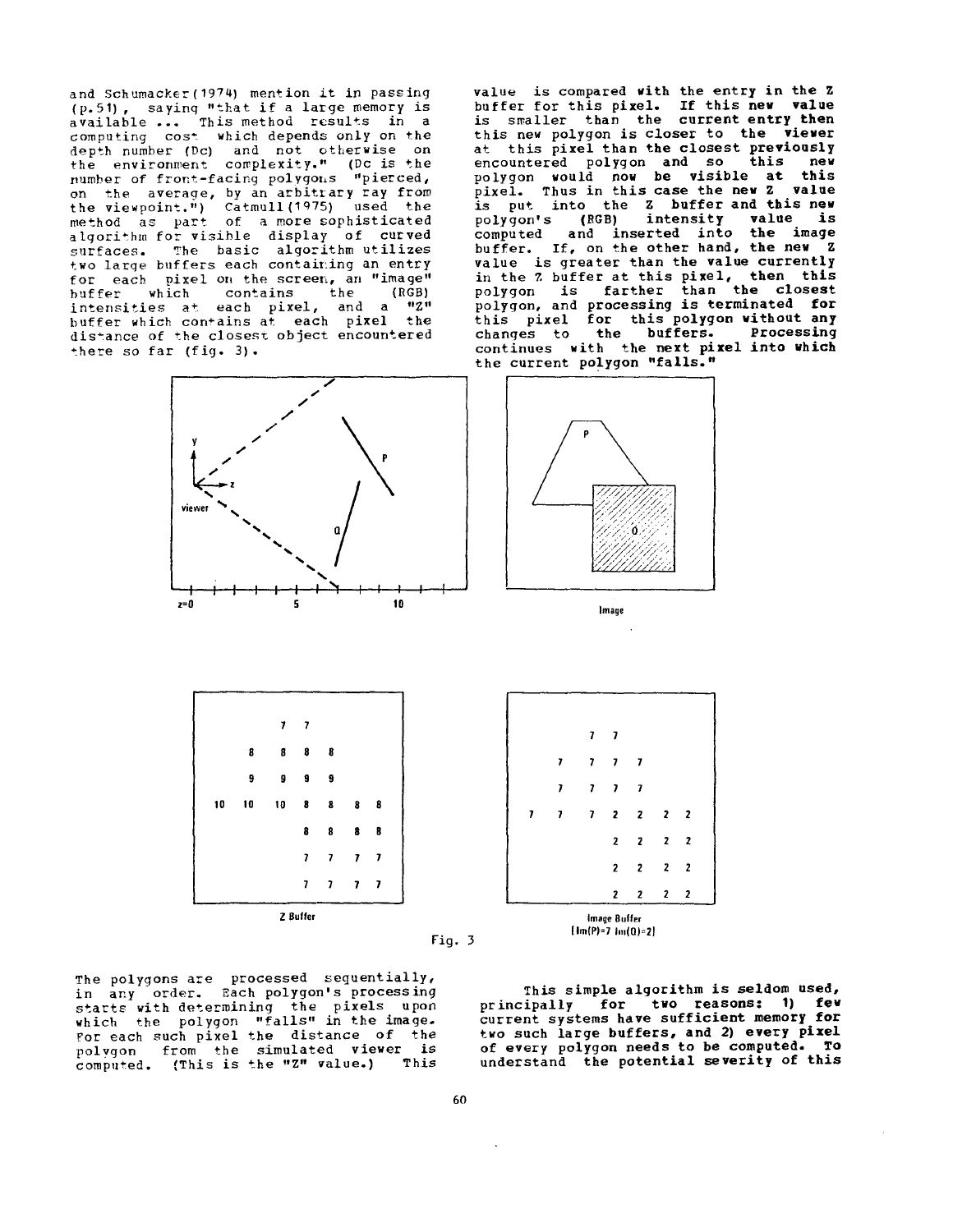second reason, let us recall that traditionally designers of visible surface algorithms (e.g., watkins (1970)) have attempted to gain efficiency by avoiding, whenever possible, consideration of all<br>but the (single) nearest polygon. For  $(single)$  nearest polygon. example, if all the polygons potentially visible on a particular scan line can be considered together as a set, then determining the Z ordering on this set at just a few key points along the scan line is sufficient to determine the sequence of visible polygon segments along the entire line (fig. 4).



Fig. 4

At intermediate points all the obstructed polygons are simply ignored. A "Z buffer" algorithm, since it handles each polygon separately, computes every affected pixel for each polygon -- a procedure which certainly seems to be wasteful and inefficient. A closer examination of the situation, reveals that for multiprocessor systems the procedure may in fact be very<br>attractive. Sutherland. Sproull. and sutherland, Sproull, and Schumacker(1974) estimate that the average number of polygons "falling on" a pixel is only 3; that is, many (most?) images contain large areas of sky, water, ceilings, floors -- areas in which there are not too  ${}_{\text{many}}$  polygons stacked-onebehind the other. This implies that the (in) effiency of :he Z buffer algorithm is constant; at worst it is some constant multiple (e.g., 3) of the most efficient possible algorithm -- one which can determine with negligible cost the visible polygon at each pixel. Since LSI technology is rapidly diminishing the cost of simple arithmetic processing units, a factor of 3 is no longer burdensome.

### System Description

The fundamental system organization is as illustrated in figure 5.



Fig. 5

Figure 6 shows in somewhat greater detail the organization of the image buffer, which is accessed by both the processor and the video scan generator.



#### Fig. 6

Figure 7 illustrates the simple time<br>division multiplexing between the division multiplexing between the processor and the video scan generator. We note here that the current pixel's data remains on the video scan generator bus even during the period which is **assigned**  to the processor.

If we consider using only **commonly**  available inexpensive LSI RAM's then the requirement of the scan **generator (needing**  to cycle through the entire image in approximately 30 milliseconds) will limit the usefulness of this simple design to<br>very coarse images. To increase the very coarse images. **To increase** the bandwidth we simply insert additional memory units onto the system bus.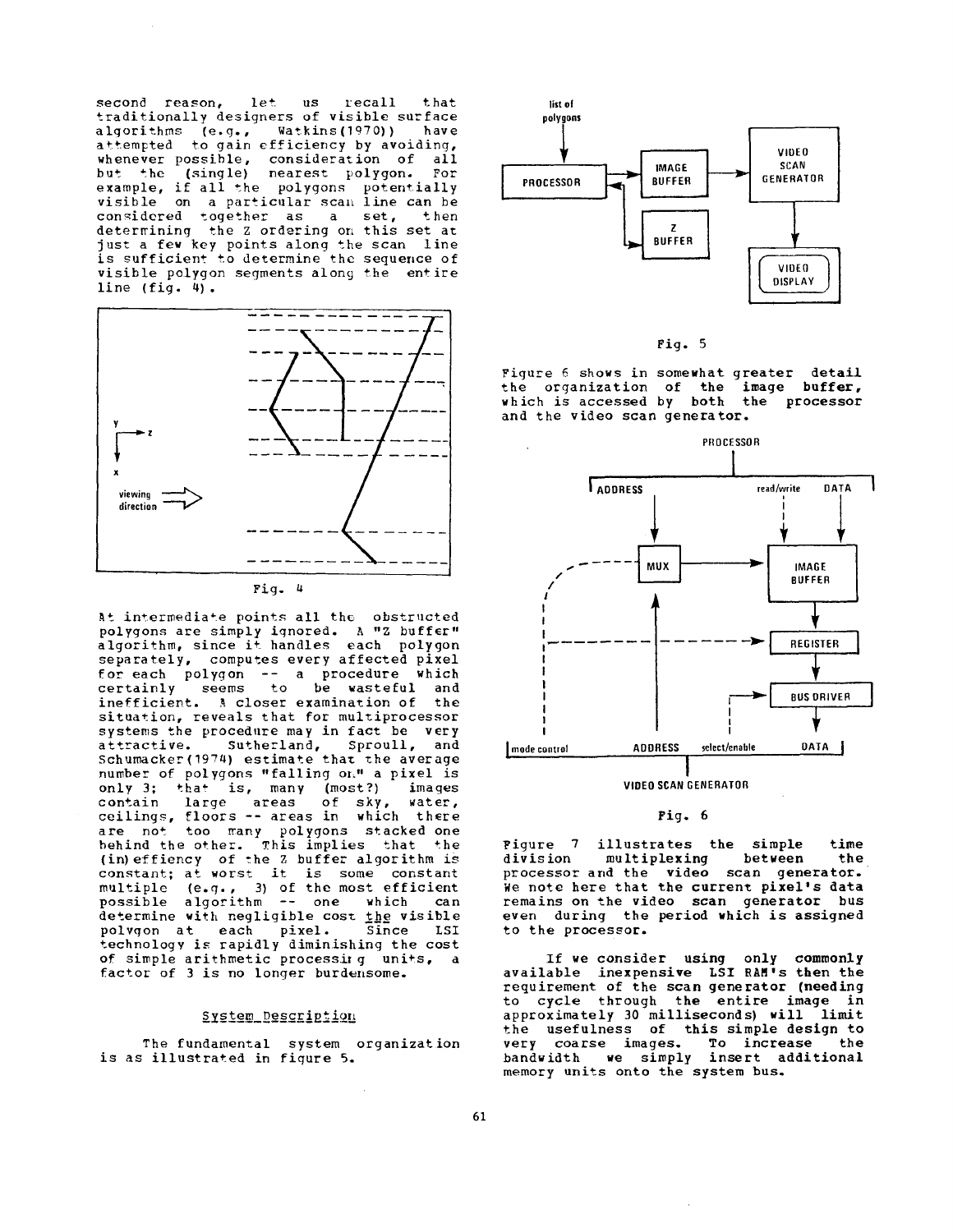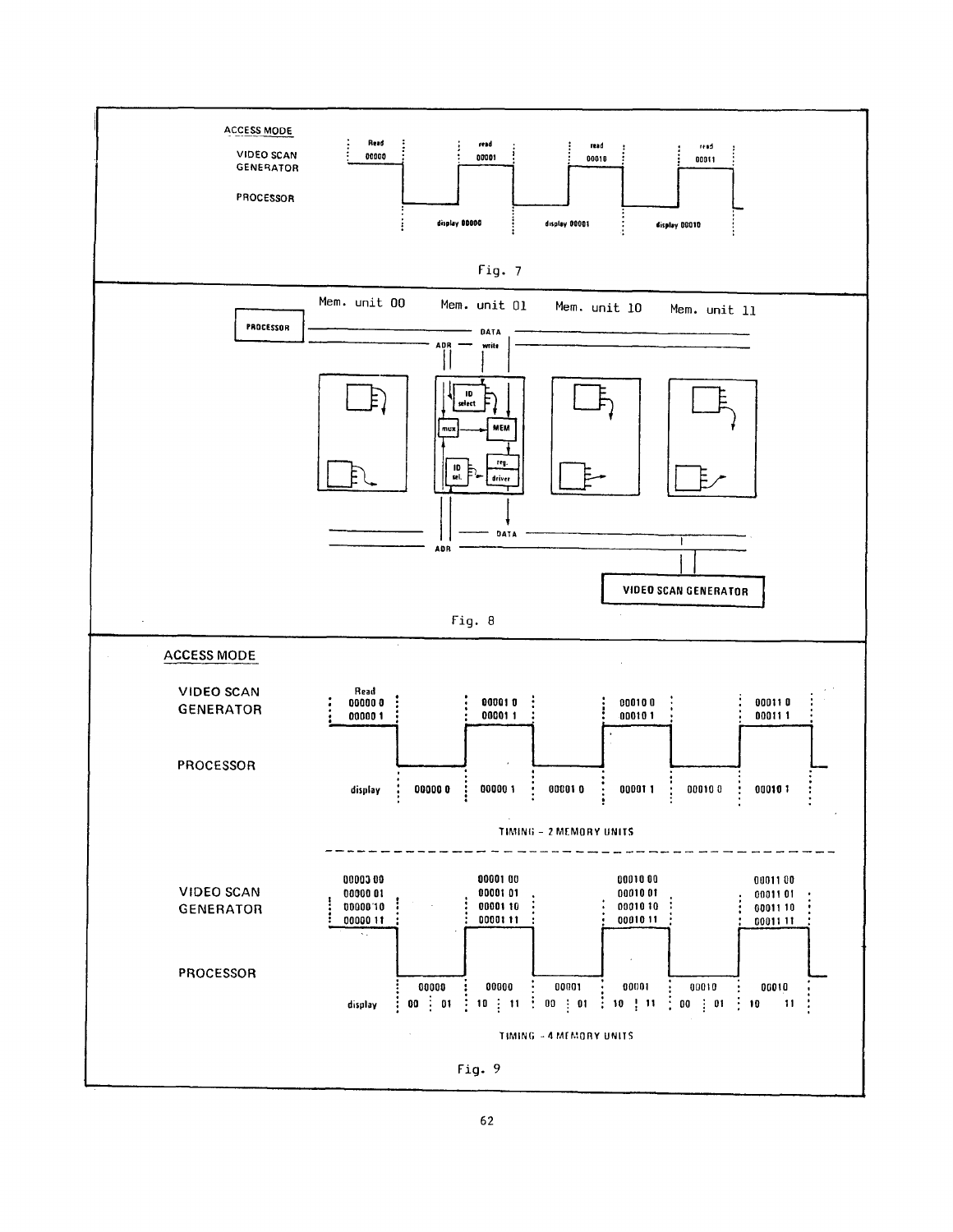Figure 8 illustrates the organization of this enchancement and figure 9 shows the timing cycles. Given that a scan-line is on standard video monitors in approximately 40 microseconds, a video scan genera+or bus cycle of about 75 nsec. is adequate for images with up to 512 pixels per scan line. It is important to note that the actual bus to the scan generator does not increase in size or speed. All memory units are read in parallel during the scan generator access times. During the following complete timing cvcle, the various results are put onto the video bus by enabling, in sequence, the bus drivers of the various memory units. This enabling is directly controlled by the least significant bits of the video scan generator's X address. In this fashion the number of memory units need not be known to the scan generator; if there are fewer units, some of the least significant address bits are ignored and +bus consecutive locations on the video screen will be accessed from the same image memory unit's output register. The result will be a coarser image (128 x 128, say, instead of 512 x 512) than the scan generator is capable of producing. (It will be seen later that a somewhat different resolution-independence scheme<br>for the processor side of the memories hardware and software -- from reliance on a fixed resolution.) The proper ID  $_{0}$  Memory  $_{1}$ , Max Memory  $_{1}$  Max Memory  $_{1}$  Max Memory  $_{1}$  Max Hemory  $_{1}$  Max  $_{1}$  Max  $_{1}$  Max  $_{1}$  Max  $_{1}$  Max  $_{1}$  Max  $_{1}$  Max  $_{1}$  Max  $_{1}$  Max  $_{1}$  Max  $_{1}$ Fig.  $7$ ) is a function of both the unit's ID number and the total number of memory  $\mathsf{Max} \leftarrow \leftarrow$   $\leftarrow$   $\leftarrow$   $\leftarrow$   $\leftarrow$   $\leftarrow$   $\leftarrow$   $\leftarrow$   $\leftarrow$   $\leftarrow$   $\leftarrow$   $\leftarrow$   $\leftarrow$   $\leftarrow$   $\leftarrow$   $\leftarrow$   $\leftarrow$   $\leftarrow$   $\leftarrow$   $\leftarrow$   $\leftarrow$   $\leftarrow$   $\leftarrow$   $\leftarrow$   $\leftarrow$   $\leftarrow$   $\leftarrow$   $\leftarrow$   $\$ units currently in the system. Although such selection settings are normally set manually through jumpers or DIP switches,  $\frac{1}{100}$  witch  $\frac{1}{100}$  witch  $\frac{1}{100}$  witch  $\frac{1}{100}$  witch  $\frac{1}{100}$  witch  $\frac{1}{100}$  witch  $\frac{1}{100}$  witch  $\frac{1}{100}$  witch  $\frac{1}{100}$  witch  $\frac{1}{100}$  witch we prefer for them to be set automatically. This is done through the<br>following mechanism. In addition to the following mechanism. processor bus and video scan generator bus, the system includes a set of lines for ID numbers and the "total-units" number.

As illustrated in fig. 10, the ID lines consist of a set of lines sufficient to represent the largest possible number of memory units in a system. (For example, for a 1024 maximum memory unit system this number would be 10.)

In this fashion the set of lines are started at 0 on one side, each board has an increment circuit on it, and thus the number on the backplane ID lines is incremented hy one each time it passes through a memory unit board (fig. 11).



A similar set of lines is **used to return**  the ID signal value **from the end of the**  system. (This number is simply **the total**  number of memory units in **the system** at *the* present time.) With this **technique**  boards can be inserted into **or extracted**  from any position at any **time without the**  necessity of any **hardware (or software:}**  modification. Empty backplane slots will pass on all **signals either by the use of**  shorting-type PC **board connectors or** by the insertion of dummy **boards.** 

**we also note at this point that neither the video scan generator nor the**  image memories rely on any mechanism for **altering the contents of the image**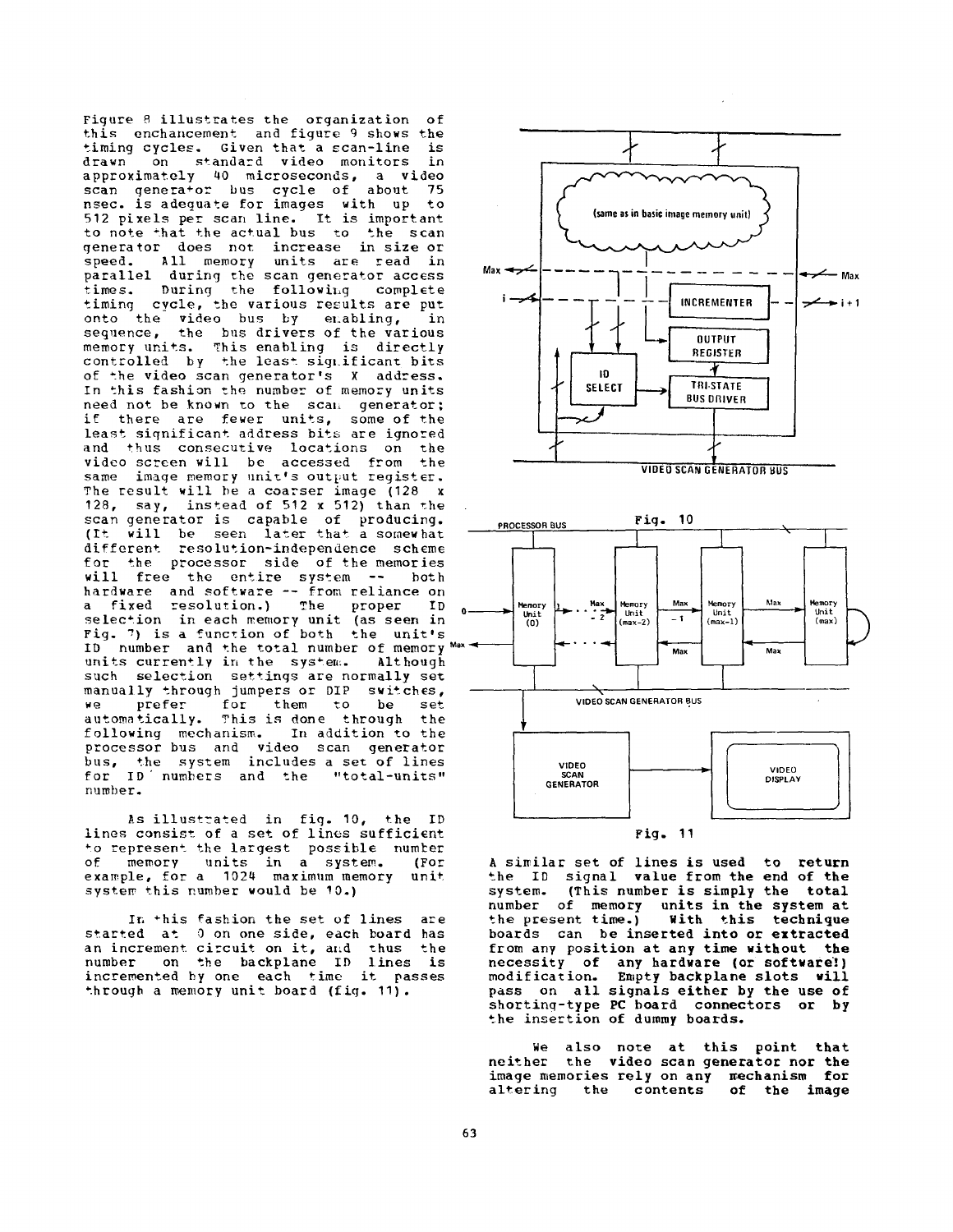memories. Th us we can distribute responsiblity for computing the image memories contents to a number of different processors.

Fig. 12 illustrates a modified organization which achieves this increased capability, virtually the only addition has been the introduction of a central<br>broadcast controller (CBC) which controller (CBC) which "announces" the description of each new polygon to all the processing elements (PE's). The system is designed to operate as follows:



Fig. 12

- a) Immediately upon power-on, the CBC broadcasts the (possibly new) software to all the processing elements. (All PE's execute the same proqram, but each has a separate copy of it and each may be executing different parts of it at any instant.)
- b) The CBC instructs the DE's to survey the memory units under their control. This consists simply of each PF attempting to read and write a single word into each possible memory unit under its control. (~ach knows (from the ID lines), I) the total number of units in the system at this ÷ime, and 2) the first memory unit that is under its control: it simply needs to find the upper limit of its domain.)
- c) The Z and image buffers are initialized by each PE.
- d} The actual processing proceeds now with the CBC broadcasting description of one or more polygons

to be processed. A polygon description may consist of the sequence of the polygon's vertices, with each vertex being described by its X,Y,Z location and its calculated color/intensity value. Broadcasting additional information (to be described later) will speed up processing by eliminating the need for calculating certain common values in each of the 9E's. Since each PE knows which MU's are under its responsibility and how many MU's are in the system, it can easily compute the location of each of its pixels on the screen. For each polygon it does the appropriate Z buffer algorithm computations (as outlined before) for all its pixels affected by this current polygon. When done, each PE signals to the CBC. When all the PE's are done, the CBC broadcasts the next polygon (or set of polygons). The procedure continues until the complete set of polygons in the scene is exhausted.

By having the MU's and the PE's implemented on the same size PC cards and utilizing the same connectors , all the PE bus lines can be implemented on a single set of backplane lines. APE ignores any such signals coming in from its left, and generates its own signals on the lines to its right. (ME's pass these signals through.) Thus a PE controls all the MU's between it and the next PE on its right. Configurations can be altered by simply repositioning the boards.

Fig. 13 illustrates that regular interlacing is possible for both the MU's and the PE's. Fig. 13a illustrates the physical backplane ordering of PE and MU boards in a typical configuration. Fig. 13b shows part of this raster configuration's image; each rectangle is an individual pixel, with the integer enclosed indicating the MU in which its value is stored and the letter indicating the PE which calculates the pixel's value. The regular interlacing increases the efficiency of processing, in two ways: I) it guarantees that for practically any polygon the pixels on which it lies will be located in the domains of a number of different PE's, so that the workload will always be distributed, and 2) the regular pattern of affected pixels in any one MU allows rapid incremental computations for z, and eventually for RGB. (Recall **that**  all these polygons are planar; so the amount of change per each pixel step will be constant.) Also, the same regular pattern occurs in each affected MU; for example, if adjacent pixels in a particular MU are 2 units apart in X and 4 units in Y, then they will be that way for every affected memory unit. This allows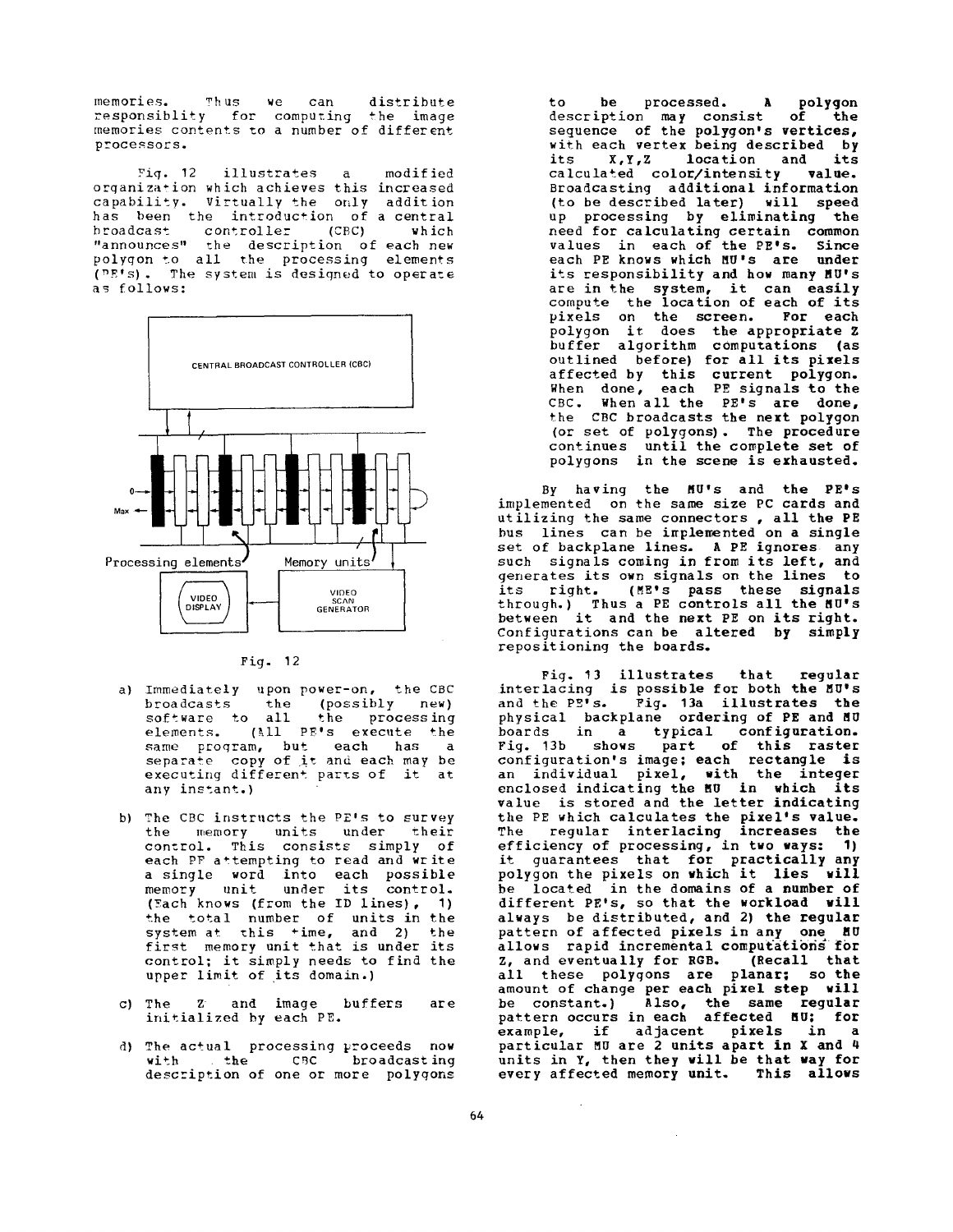the CBC to compute the appropriate incremental change values during the time the PE's are processing the previous polygon. The *CBC* can then broadcast these values directly, thereby computation step in each PF.

cycle: larger RU's thus need faster memory cycles to keep up with the raster-scanning



### Fig. 13

Fig. 14 shows how particular configurations can be modified to increase or decrease image resolution or processing speed. The grids again illustrate a small raster-image area and how its PE and MU assignment varies with different configurations. Note that not only pixel size, but pixel aspect ratio can be con~rolled by the MU allocation and mapping. (The variations in processormemory assignments from those of fig. 13 reflect the computations performed by the memory ID select modules illustrated in fig. 10.) Fig. 15 illustrates the physical organization corresponding to the various resolution/speed configurations of fig. 14.

Determining the size of MU's for a particular system involves balancing a number of conflicting demands. Larger MU's allow larger (say, 16K) LSI chips to he utilized, and allow fewer MU's to realize a reasonably high resolution (say, 512 x 512 pixel) image. Since only a single word can be accessed from any chip in a given memory cycle, however, and since words correspond to pixels in this design, only a single <u>pixel</u> can be accessed in a chip in a single memory

### Fig. 14

>

of the image. In addition, since no more than one PE can control any MU, smaller MU's allow more PE's and thus a faster system. One configuration currently under investigation uses 8K pixel MU's with **300**  nsec. cycle times.

Let us consider some of the capabilities of this kind of organization. At this point we limit our comments to structural, qualitative issues, since we cannot yet give an accurate quantitative assessment. (We are just beginning<br>performance prediction simulations; performance prediction<br>preliminary results in results indicate that an execution time of 50 microseconds **per**  pixel per polygon can be achieved.) The basic design allows significant flexibility in tradeoff between power and economy. On the one extreme there *can* be systems with only one PE and one MU. Of course such a system would exhibit a very coarse image, but it may be suitable **for**  simple video games, for instance. On the other extreme one can configure a system with high resolution and very high throughput. Such high-resolution and high powered systems would be appropriate, for instance, for interactive pilot-training simulators. The only difference, however,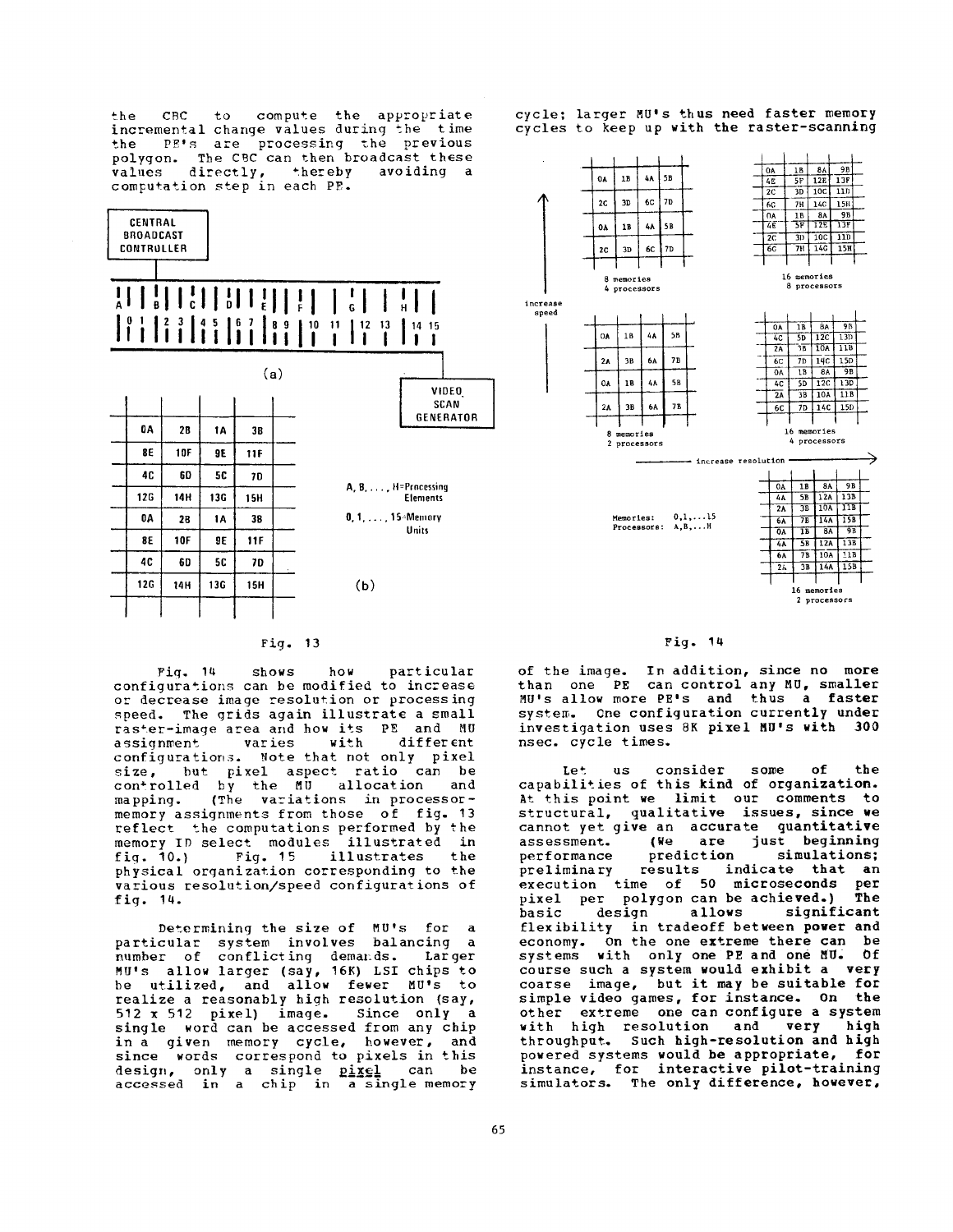

Fig. 15

between these two extreme configurations would be the number of PE boards and the number of  $MU$  boards. The software in the PE's of both systems would be identical. The CBC's would be identical. (The polygons are broadcast in highest **resolution units.) The video scan<br>generators could also be identical. (They** generators could also be identical. assume a high-resolution system: since both BU and image resolutions are powers of 2, small systems' MU's ignore some least significant bits of the VSG.) It is<br>reasonable to speculate that a large reasonable to speculate that a computing facility may have a number of machines, each with a different number of MU and PE boards -- many small configurations for program development, a few large ones for interactive simulation, and some high resolution but slow ones for<br>non-time-critical applications. For non-time-critical applications. For special occasions, larger configurations could easily be constructed by simply<br>consolidating several small consolidating configurations. Also, faulty boards could

simply be removed from a system.

Memory<br>Units These systems should also degrade<br>Units Teal-time corrent real-time **urrent real-time**<br>*fficulty* due to systems encounter difficulty due to<br>computations being done "on the fly" as the video beam scans the image. These systems thus avoid using an image buffer between the processing and *scanning-out*  modules. If a certain spot in the image is particularly complex, however, the scan either has to wait, or it "paints" incorrect data. The design presented here<br>yould not exhibit such behavior. The would not exhibit such behavior. system would simply take slightly longer to compute the new image. If the memories were double buffered, the switch between the old image and the new one would be made slightly after the start of the second scan of the old image -- or if the situation were really complex, the switch would be made after two or more complete scans of the (old) image.

## Other Applications

**lllllillllllIIiill**  drawings on the video screen. In this It is easy to see at this point that the system is not restricted to executing a Z-buffer visible surface algorithm. Software could be loaded into the PE's, for instance, to perform digital vector generation and rapidly create line<br>drawings.on.the video screen, In this case, the CBC would simply broadcast endpoint information, each of the PE's would determine the pixels under its control which are affected by the new line segment: it would then set each of these pixels appropriately.

# Implementation

We are currently in the process of implementing various aspects of the **above**  design. We have prototyped simple versions of each module and plan to have a small, but complete prototype system in the near future.

#### **Future Developments**

We are currently generalizing the scope of the present design. For example, the simple selection and multiplexing for both memories and processors is most easily achieved when the number of units is an even power of 2. Although some sort of *processor-memory-image* assignment can easily be achieved for an arbitrary number of units of each, an optimal generalized mapping algorithm still remains to be developed.

Fault-tolerant and "highly reliable" versions of the current design may also be quite useful. Although some of this is